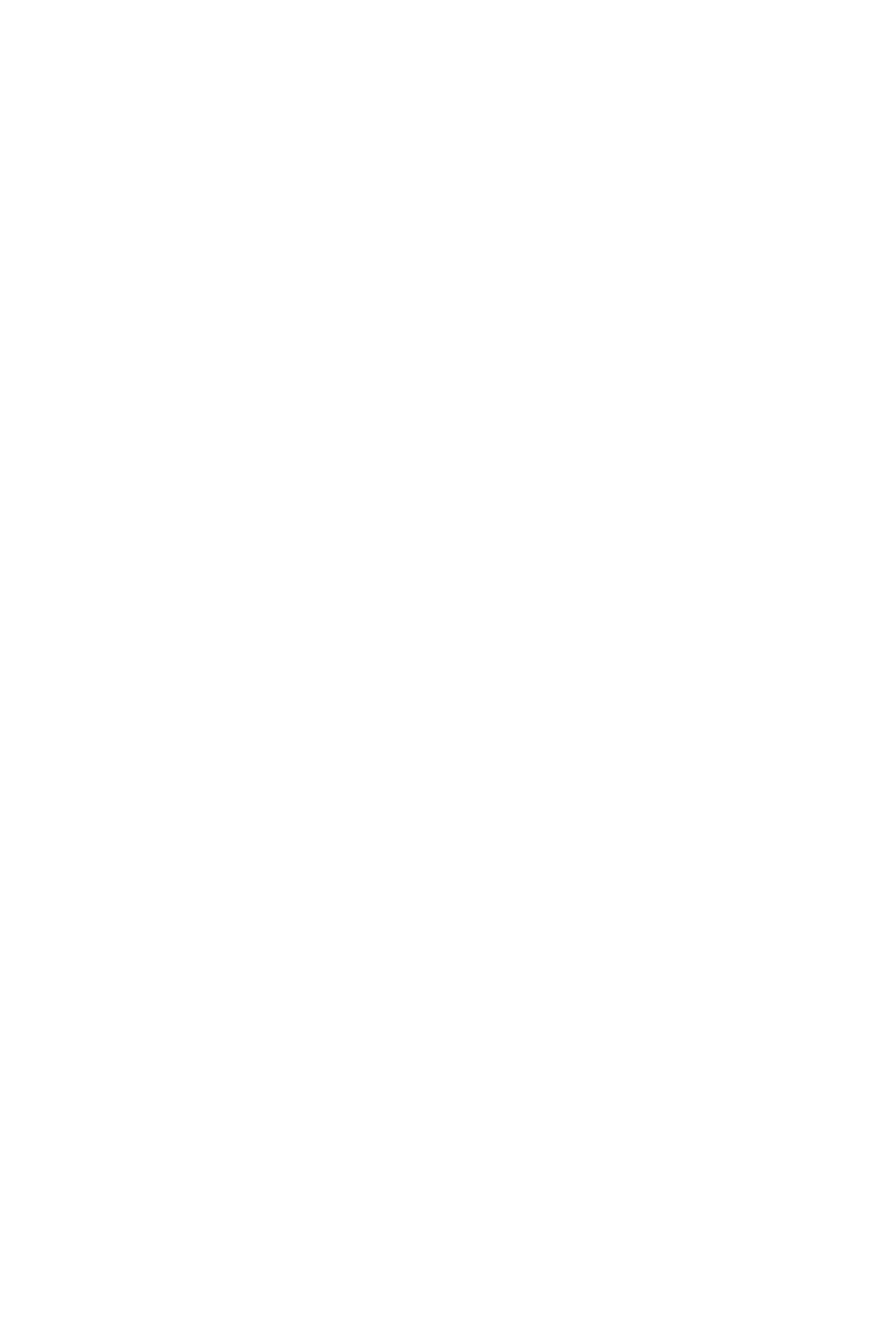# *Contents*

| <i>Introduction</i><br>James Conant and Sebastian Rödl                                                                           | 1   |
|----------------------------------------------------------------------------------------------------------------------------------|-----|
| THE FUNDAMENTAL CHARACTER OF THE<br>SECOND PERSON AS A FORM OF CONSCIOUSNESS                                                     |     |
| <b>Action and Passion</b><br>Anton Ford                                                                                          | 13  |
| What Binds Us Together: Normativity and the Second Person<br>Glenda Satne                                                        | 43  |
| Alethic Holdings<br>Jeremy Wanderer                                                                                              | 63  |
| THE SECOND PERSON AS A FORM OF<br>PRACTICAL CONSCIOUSNESS                                                                        |     |
| The Transmission of Skill<br>Will Small                                                                                          | 85  |
| For Oneself and Toward Another: The Puzzle about Recognition<br>Matthias Haase                                                   | 113 |
| THE SECOND PERSON AS THE FORM OF PRIVATE LAW                                                                                     |     |
| The Very Thought of (Wronging) You<br>Ariel Zylberman                                                                            | 153 |
| The Idea of an Ethical Community: Kant and Hegel on the Necessity<br>of Human Evil and the Love to Overcome It<br>Wolfram Gobsch | 177 |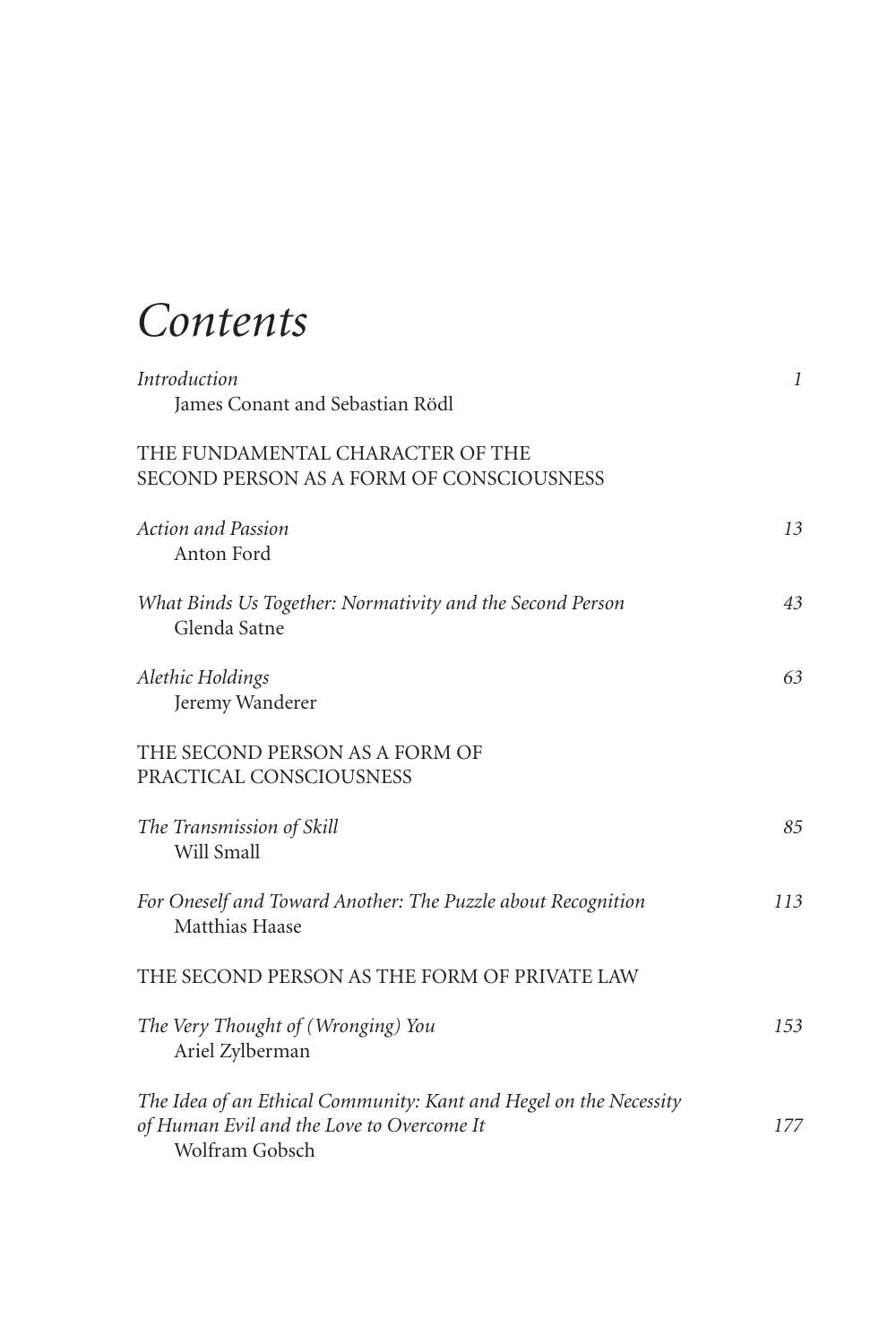| The Social and the Sociable<br>Stephen Darwall                                       | 201 |
|--------------------------------------------------------------------------------------|-----|
| THE PLACE OF THE SECOND PERSON IN<br>THEORETICAL KNOWLEDGE                           |     |
| <b>Theoretical Anarchism</b><br>Benjamin McMyler                                     | 219 |
| Darwall on Action and the Idea of a Second-Personal Reason<br>Fabian Börchers        | 243 |
| Kant on Testimony and the Communicability of Empirical Knowledge<br>Alexandra Newton | 271 |
| Testimony and Generality<br>Sebastian Rödl                                           | 291 |
| ADDRESS AND ACKNOWLEDGMENT                                                           |     |
| Understanding Others in Social Interactions<br>Monika Dullstein                      | 303 |
| What Is It to Know Someone?<br>David Lauer                                           | 321 |
| On Address<br>Adrian Haddock                                                         | 345 |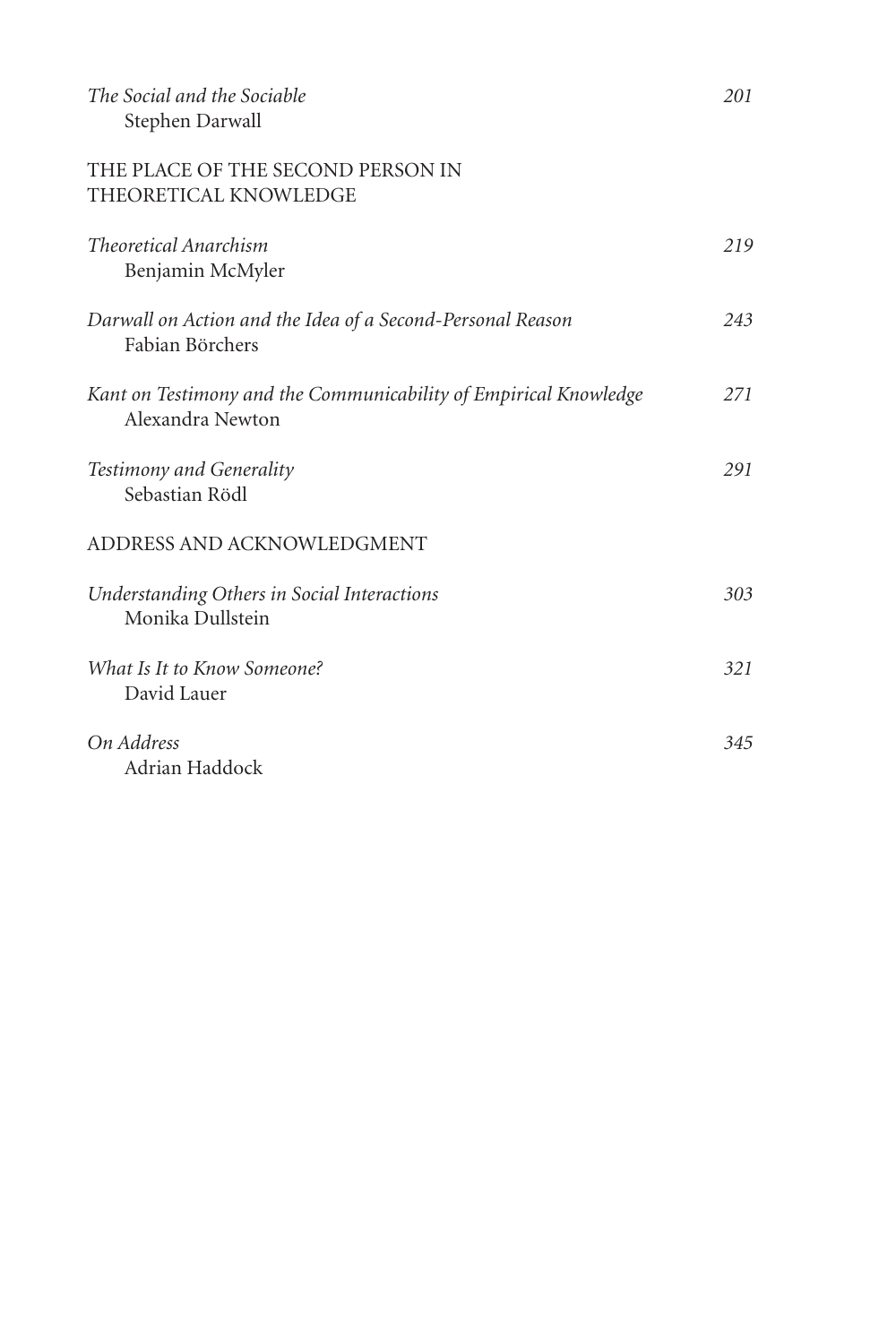philosophical topics vol. 42, no. 1, spring 2014

# *Introduction*

James Conant *Univeristy of Chicago*

Sebastian Rödl *Univeristy of Leipzig, Germany*

The present volume grew out of a two-year SIAS Summer Institute titled *The Second Person: Comparative Perspectives* that took place at the National Institute of Humanities at Chapel Hill in August, 2011, and the Wissenschaftskolleg zu Berlin in August, 2012. The participants of that institute set out to examine the concept of *the second person.* Though supposedly that concept had recently moved into the center of research in a number of distinct fields (although not necessarily always under that description), up until that point little systematic attempt had been made to comprehend it in its full generality. In fact, researchers within each of these fields appeared to be largely unconscious of strikingly parallel developments in the other fields. What we are here calling "the second person" presently goes by many names. The terminology employed to designate it not only varies tremendously from one field to the next, but such changes in terminology are often regarded as changes in topic. When viewed from this perspective, the concerns of this volume may appear to be quite scattered—ranging over topics as ostensibly diverse as those of "joint intention", "bi-polar relations", "trust", "authority", "justice", "recognition", and "acknowledgment". The present volume inherits the aim of the original Summer Institute out of which it grows: to do justice to the particularities of the phenomena appearing in these different guises, while at the same time seeking to reveal a common underlying problem, with the aim of uncovering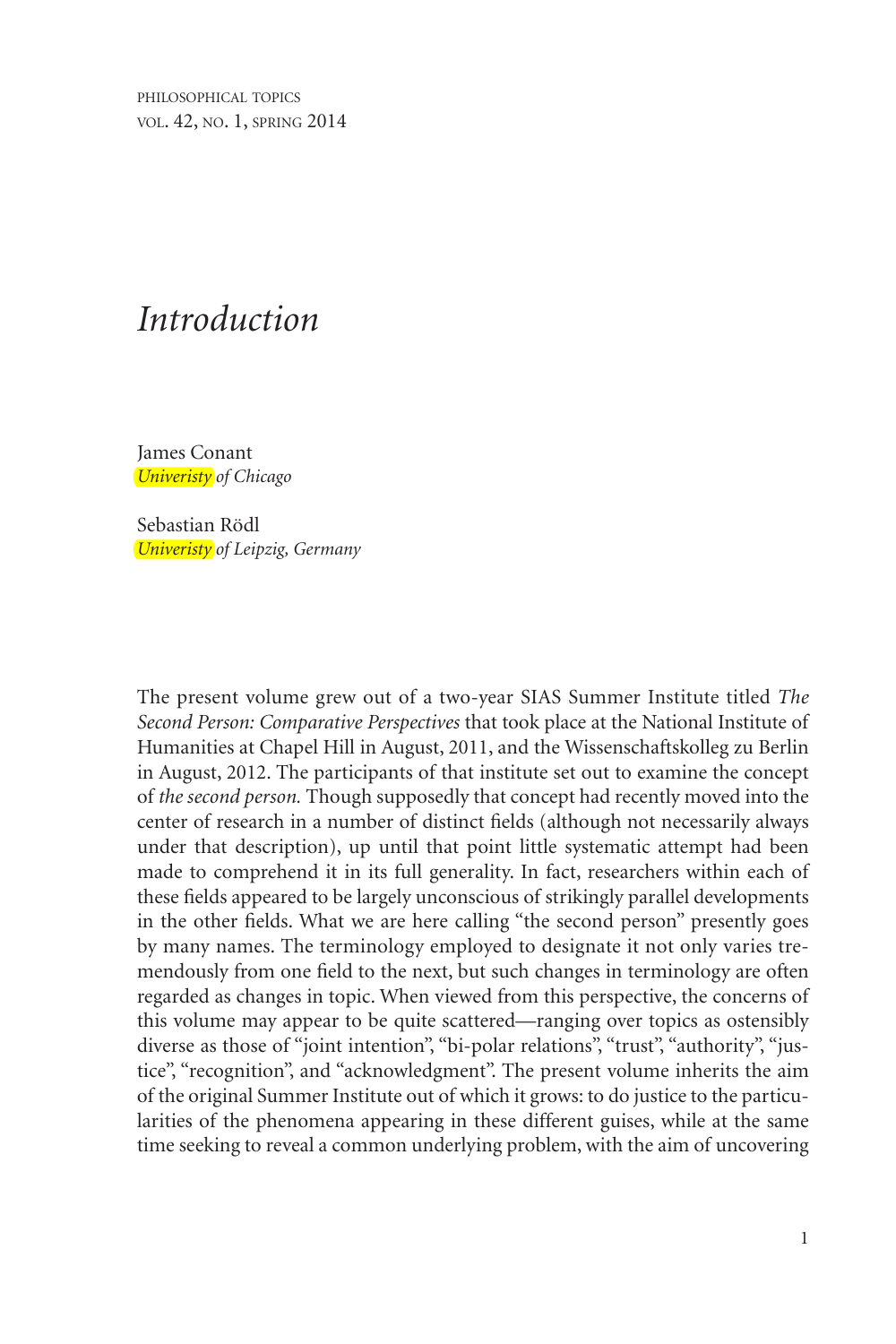the ubiquity of a single conceptual structure. Accordingly, a secondary aim of both that Institute and this volume is to overcome a number of disciplinary and institutional divides that have plagued inquiry into the topic, not only between fields of inquiry, but even within them. The following four divides are especially noteworthy here: (1) between historians of ideas and contemporary theoreticians, (2) between European-Continental and Anglo-American theoretical traditions, (3) between traditions of empirical inquiry into and *a priori* reflection on the capacities of higher animals, and (4) between theorists of the foundations of practical agency and theorists of the foundations of theoretical cognition. Each of the essays collected in this volume seeks to bridge one or more of these divides. Collectively, they seek to uncover a topic whose true contours until now have largely been obscured from view.

#### I. An Obscure Object of Desire: The Second Person

The term we apply to designate the unifying topic of this volume—"the second person"—is one that has acquired a recent currency in certain quarters. Someone who surveys the literature in philosophy over the past decade—and not least in that portion of it that seeks close contact with empirical psychological or even neurological research—might well gain the impression that a new topic has emerged, attracting great interest across a wide range of fields. In this literature, the term "second person" is presented as signifying a novel perspective from which mind and action, morality and knowledge, are now to be approached. This perspective is sometimes heralded as being superior to, indeed superseding, traditional philosophical approaches based on either the first-person perspective of the thinker and agent or the third-person perspective of the theoretician and observer.

This unity of rhetoric notwithstanding, the same survey, however, is likely to throw a reader into confusion, as she will find it difficult to discern the presence of a corresponding unity of idea animating the various debates proclaiming to advance a second-personal account of their topic. There are two reasons for this, which each, though in converse ways, attest to a regrettable dominance of the *word* "the second person" over the *concept* it signifies. The first of these reasons has to do with the ways in which the various portions of this body of secondary literature remain poorly acquainted with one another, while supposedly being committed to adapting the method found in one area to the treatment of problems in another. Hence, while one area of thought may pick up the terminology of "the second person" from another, this generally happens in such a way that they end up agreeing merely in word and not in concept. For example, a philosopher of law will notice that something called a "second-person approach" is currently popular among certain researchers in the philosophy of mind and will attempt to apply it to her problems in the philosophy of law, without having any genuine appreciation of the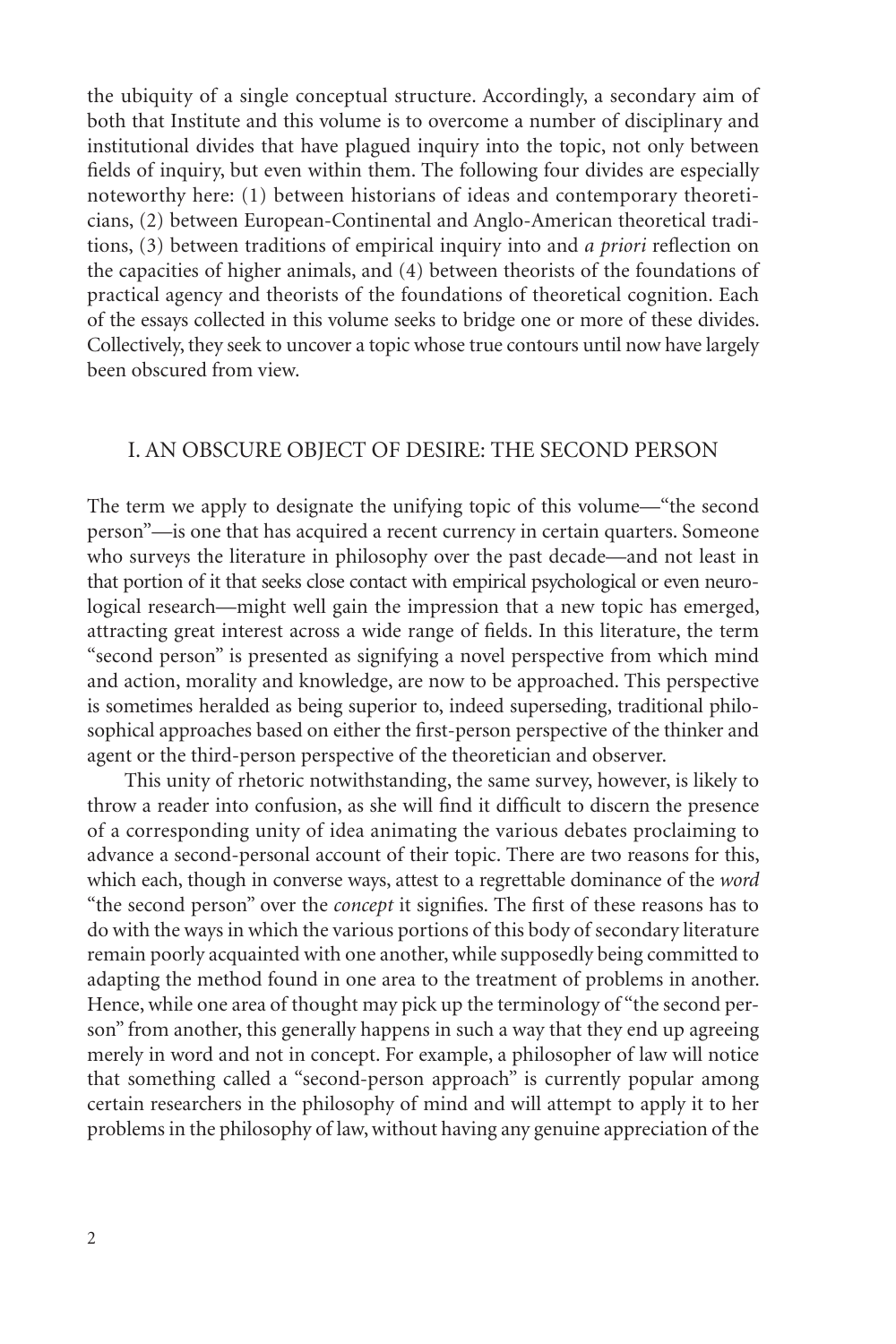theoretical impasse that the philosopher of mind seeks to overcome through the adoption of such an approach.

By way of orientation, it may help if we allow ourselves to briefly touch on two reciprocally related examples of such a form of merely apparent agreement in concept, as it occurs in what are taken to be two independent departments of philosophical inquiry: (1) Many discussions in contemporary ethical theory proceed as if there is no fundamental difficulty that need concern the practical philosopher attaching to the issue of how it is so much as possible to apprehend another self-conscious subject of thought. This is viewed rather as a problem for epistemologists—how can I know that the other is the same sort of subject as I am? It is simply assumed that the resolution of this philosophical puzzle lies outside the sphere of ethics proper. The crucial question for the ethicist is rather generally taken to be something more akin to the following: how can such a subject, as such, constitute the source of a unique kind of moral requirement? This, in turn, is treated as a difficulty to be resolved through the application exclusively of the tools of practical philosophy. It is thereby generally assumed that the latter question, regarding the source of moral requirements, admits of full and adequate resolution apart from any consideration of the former, regarding our knowledge of the other, which thus, in effect, is outsourced to epistemology. (2) Many debates in contemporary philosophy of mind involve a perplexity over the question of how it can be so much as possible for one self-conscious subject to form the very idea of another such subject, where this is now assumed to be a problem falling entirely within the province of theoretical philosophy—one whose resolution neither requires nor permits the least assistance from the practical philosopher. What is required rather, on this way of regarding the matter, is an account of the right sort of "stance" to be adopted towards the other. A debate is thus joined in the contemporary philosophy of mind regarding what the nature of this stance might be: a "design stance", a "theory-theory", the postulation of an "underlying unobservable" (a "self-conscious" mind) as the underlying cause of otherwise remarkable forms of behavior, etc. The crucial, apparently inconsequential, assumption that thus comes to inform the entire discussion is the following: namely, that the sort of attitude towards the other to be accounted for here (one that permits the other to come into view as a self-conscious subject) must be of a purely theoretical nature. Once the problem is thus framed, the notion that this very idea (of another selfconscious subject) could be essentially constituted by the manner in which it figures in acts of will and desire will not occur. Just as the contemporary ethicist seeks to isolate his philosophical difficulty, which falls within his area of specialization, from any which ought properly to concern the epistemologist, so, too, we find the philosopher of mind assuming that the problem at the center of his inquiry to be fully solvable simply by elaborating the right theory of mind.

What happens here is that a pair of reciprocally related questions—in this case, the supposedly merely epistemological one regarding the other as an object of knowledge (and thus assigned to the province of theoretical philosophy) and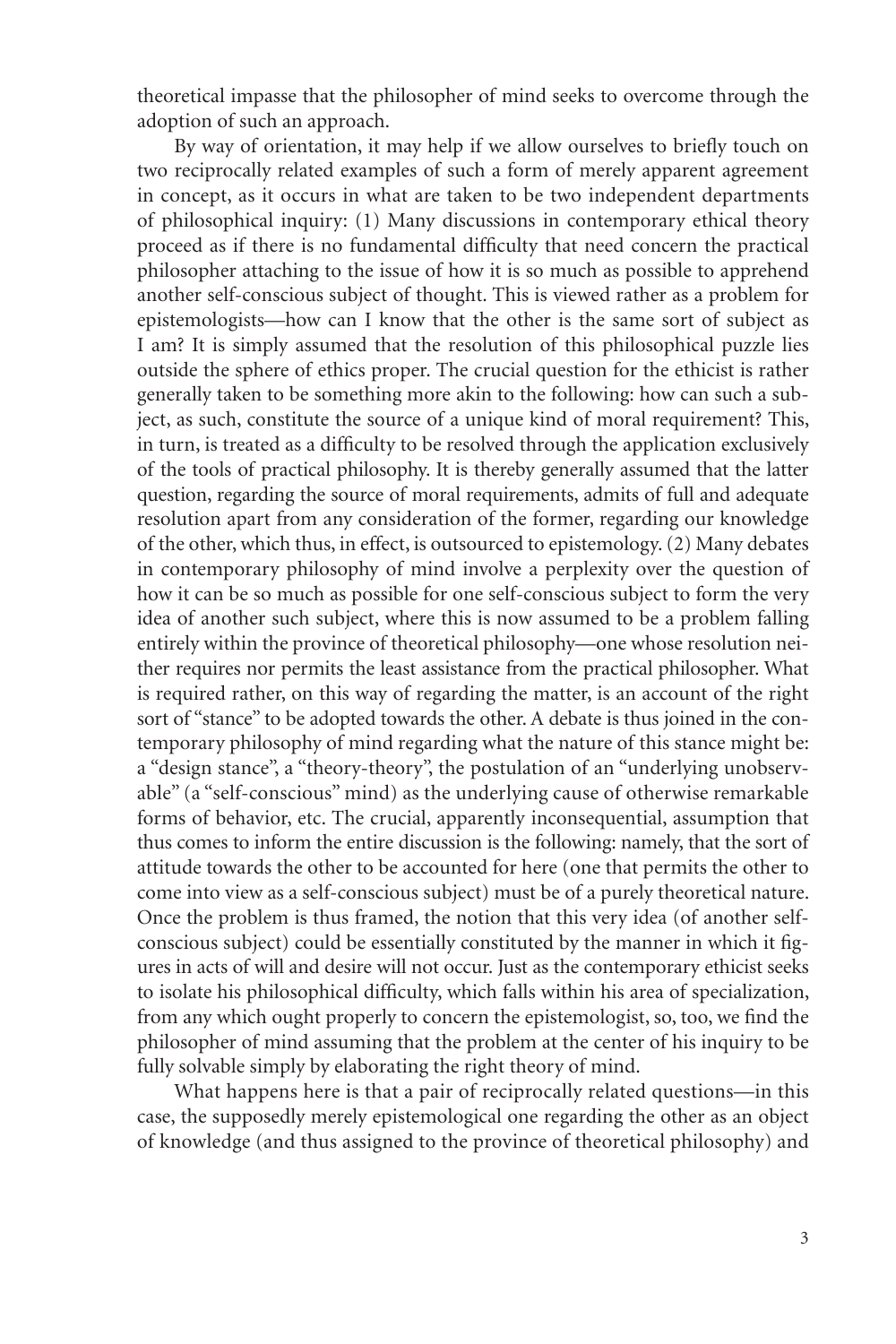the supposedly merely ethical one regarding the other as a source of moral obligation (and thus assigned to the province of practical philosophy)—are apprehended and treated as utterly independent of one another. When such interrelated pairs of questions come to be apprehended and treated in this piecemeal manner, then their respective solutions cannot proceed from a unified concept. The term "second person" as it figures in these treatments amounts to nothing more than a coincidence of terminology over two "areas" of philosophy. A full philosophical recognition of the way in which the problems themselves coincide—that is, of the way in which we have here to do with what are *au fond* two sides of a single problem—is a condition of getting into view the full depth and extent of the problem itself. This is the problem this volume as a whole seeks to thematize under the heading of *the* problem of the second person.

The second reason why it is difficult to discern a unitary idea under the currently popular heading of "the second person" is the converse of the first one. The topic of the preceding paragraph was how contemporary philosophical literature on "the second person" often exhibits an agreement in word that fails to reflect a corresponding agreement in concept. That same literature suffers no less, however, from a corresponding inability to appreciate the extent to which certain forms of agreement in concept are not marked by an agreement in word. That is to say, there is little awareness, in the current literature inspired by the idea of the second person, that the idea in question may equally be thought through the use of other words. This lack of awareness is also the source of the impression, engendered by a rhetoric characteristic of much of this literature, that interest in the second person is something novel, nay even revolutionary. However, the novelty is at best relative to various insulated bodies of literature. Thus, for example, the burgeoning secondary literature on (what is now called) "joint attention" in both philosophy and developmental psychology takes itself to have discovered a hitherto unheeded phenomenon, never imagining that, for example, Aristotle regards that shared form of consciousness (in which two self-conscious subjects reciprocally relate themselves to one another) as constituting nothing less than the fundamental formal character of human community. As the latter observation suggests, the conceptual structure that we aim here to uncover in its full generality and signify with the expression "the second person" is arguably one that has figured equally at the center of philosophical reflection from its very remote to its most recent past. What is new is not so much the thing, but the presently fashionable name for it, drawn from a manner in which it is reflected in the grammatical structure of natural language.

A relevant such part of the recent past, in the field of philosophy of law, is, for example, Ernest Weinrib's seminal monograph, *The Idea of Private Law.*<sup>1</sup> This work argues for the irreducibility of the legal relation of plaintiff and defendant in tort law, as well as that of partners in contract. This opposes a common trend in contemporary jurisprudence to attempt to subordinate both of these forms of reciprocal relation to some set of general principles through which the concept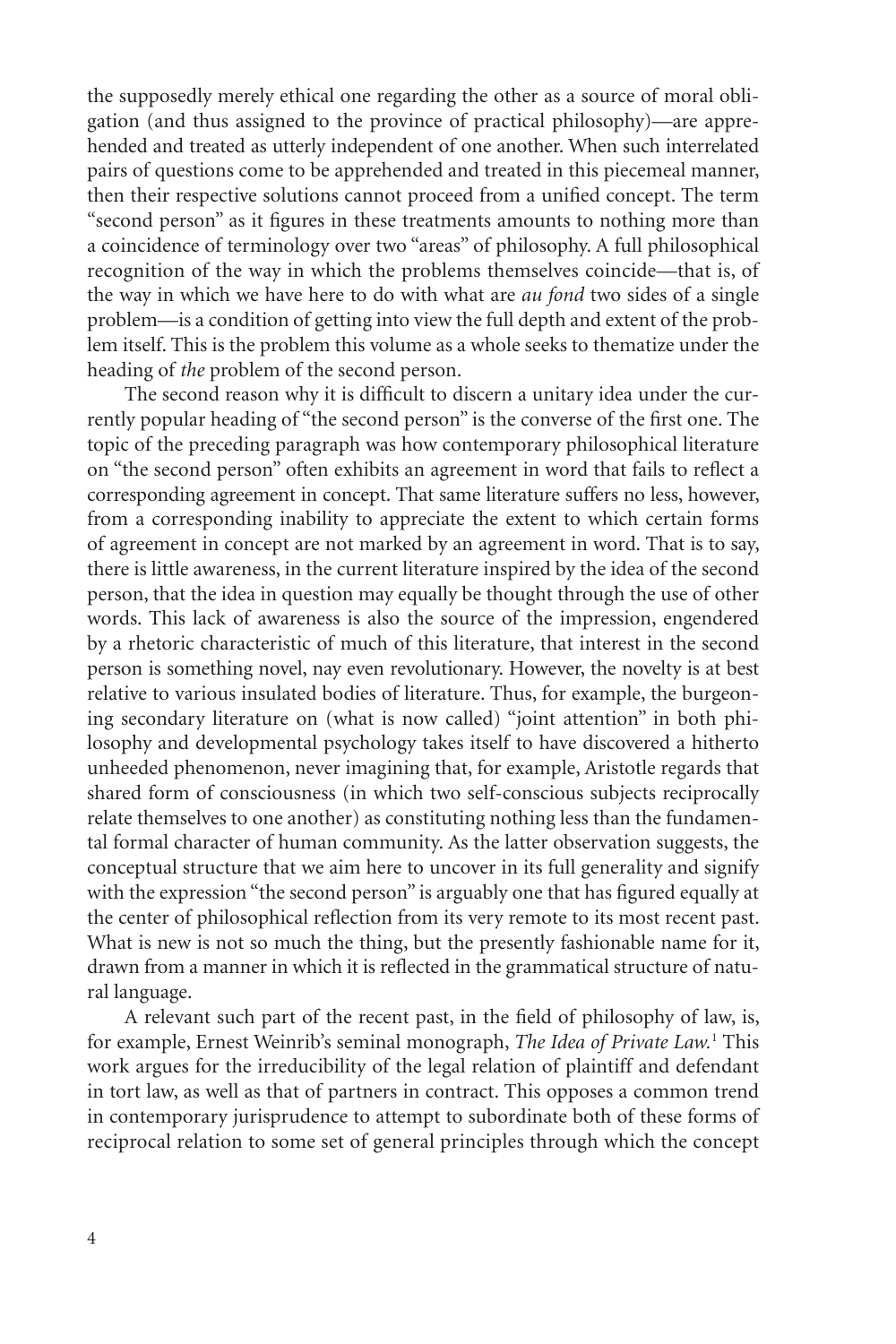of a common good is to be thought and pursued. In arguing for the irreducible bipolarity of such relations, Weinrib is, in effect, concerned to insist that neither of its poles can be apprehended in isolation, i.e., apart from the nexus in which they each have their life. Although Weinrib is working in the somewhat philosophically peripheral area of the jurisprudence of private law, the formal structure he is concerned to lay bare is in fact one that can be discerned to be no less present in the analyses of a number of contemporary authors working in more mainstream areas of theoretical and practical philosophy. It is the fact of these remarkable parallels that provides a primary source of inspiration for this volume as a whole.

To find a particularly noteworthy example of how this formal structure may recur at the heart of the treatment of topics already forming the concern of mainstream practical philosophy, one need look no further than to various of Michael Thompson's recent essays—perhaps most prominent among these are the following three: "A Puzzle about Justice", "I and You", and "Propositional Attitudes and Propositional Nexuses".<sup>2</sup> The first of these finds a puzzle in the question of how two agents can be bound together in a relation of justice—a relation that requires that they, at least in principle, be able reciprocally to recognize the practical law through which they come thus to be related to one another. The second of these allows itself to be puzzled by how one subject is supposed to figure in the thought of another according to various popular contemporary accounts of such phenomena as what a speaker means by an utterance  $(Grice)$ ,<sup>3</sup> the assurances that acts of promising provide (Scanlon),<sup>4</sup> the execution of a joint action (Bratman),<sup>5</sup> and the shared knowledge involved in mutual participation in the same game (contemporary game theorists).<sup>6</sup> Such accounts proceed by equipping each of the interrelated subjects with a recursively elaborated representation of the other subject's thoughts. Thompson observes that there is a pressure, within each such account, to take the representation of the other subject to a yet higher order. For at each given height of the stack of intentions and thoughts of one of the subjects, the question whether the entire stack of that given height is itself intended, known, or intended to be known *by the other subject* may be asked, and it seems that only a positive answer can secure the true nature of the relation. Aside from the secondary difficulty that a regress of higher-order representations would seem to be required to hold together the thoughts or intentions that jointly comprise such a stack, the primary difficulty lies simply in the fact that the very *form of representation of the other subject* here required is never subjected to proper philosophical scrutiny. Once we ask how the other subject is represented in the thoughts and attitudes described by the accounts, it emerges that the account would not even seem to be correct if such representation were effected by means of a name, if the subject were represented demonstratively, etc. Indeed, the only form of representation of the other subject that will make the account plausible is the one expressed by a certain use of the second person pronoun. However, this form of thought of another subject exhibits precisely the character of the relations of mind that the aforementioned accounts set out to elucidate in the first place. Some philosophers,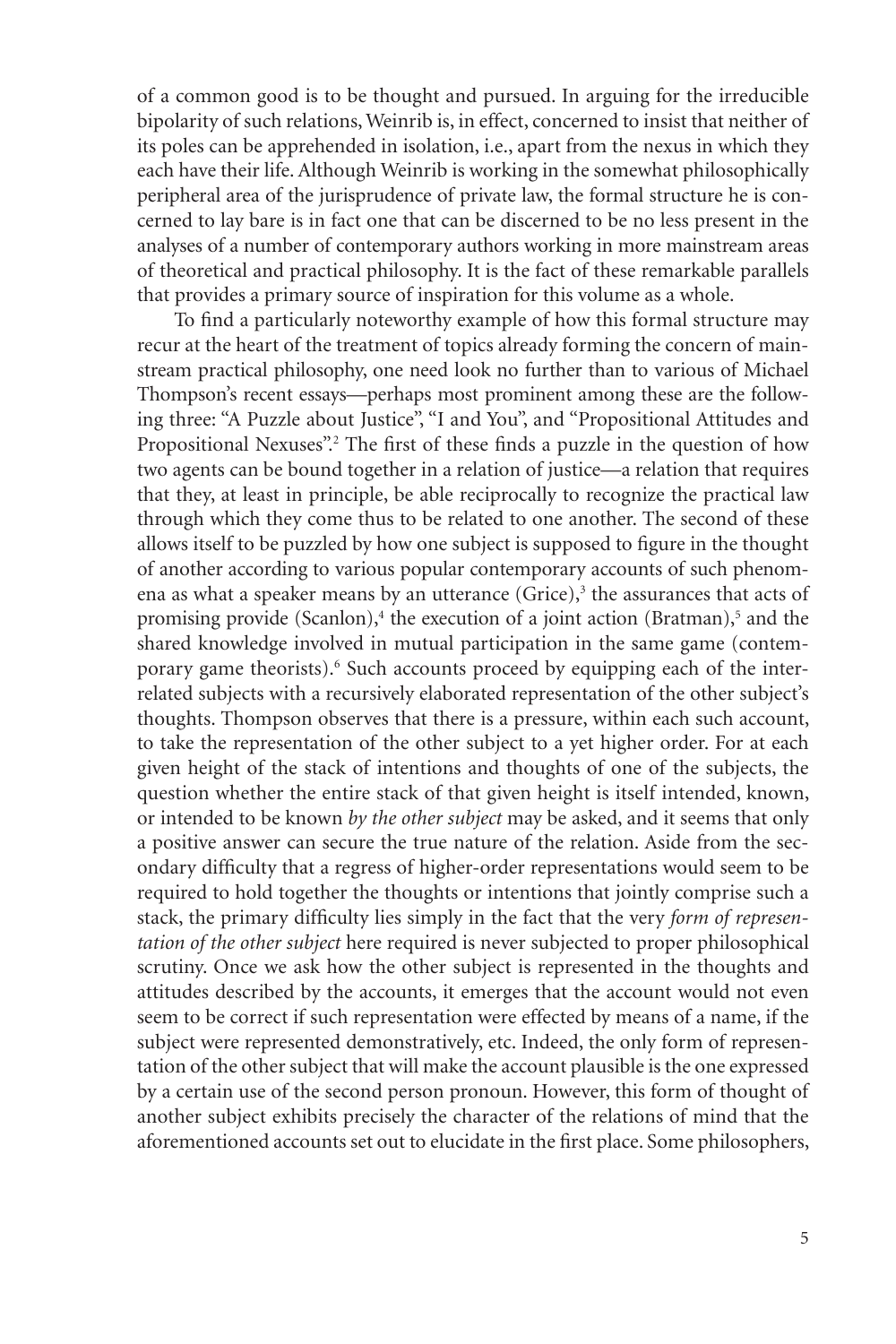therefore, scrupulously eschew employing that pronoun in their respective analyses of the form of representation in question out of fear of introducing circularity into their account.

The inspiration for much of Thompson's work on this topic can arguably be traced to a comparatively neglected theme in the work of G. E. M. Anscombe—a theme whose very unity tends to be overlooked by assigning each of the essays which treat of it to a different field: in the one case to the field of the epistemology of testimony,<sup>7</sup> in another case to the field of the philosophy of religion,<sup>8</sup> in a third case to the field of moral philosophy and the topic of the source of the binding power of promises.<sup>9</sup> What is here missed is that each of the essays in question are equally concerned to address the topic of the fundamental logical difference between "believing some*one*" and "believing some*thing*", as well as to elucidate the character of the nexus between persons that is the condition of the former form of relation. This latter concern is particularly on display in her essay, "Promising and Its Justice", that treats of the kinds of relation that are constituted by the participants' mutual comprehension of their very relation—her two main examples in her work on this topic are *marriage* and *debt.*10 What emerges from this work of Anscombe's is the following idea: an appreciation of the relation of justice in which any two subjects reciprocally stand to each other is inseparable from an appreciation of the actual practice of the manner in which they reciprocally *address* certain speech acts (of marrying, promising, agreeing to repay a loan, etc.) to each other. Justice is internal to a mode of being that is constituted in and through such *acts of reciprocal address.*

Though this work of Anscombe's remains relatively neglected among theorists of justice, she is famous for her seminal work in the area that officially goes by the title of "action theory", especially as put forward in her ground breaking monograph, *Intention.*11 If, however, one reads that monograph in the light of the essays mentioned above, it becomes much more difficult to overlook that her whole treatment of action proceeds from an examination of the question "What are *you* doing?" It is no accident that Anscombe proceeds in such a way—i.e. that the conception of what someone is doing appears in *addressive form,* namely, as a conception of what *you* are doing. In counterdistinction to the methodological individualism that characterizes most contemporary work in the philosophy of action, Anscombe's entire approach to the topic suggests that it belongs to the logical nature of action that in *doing something* (in the sense of that expression that is to be elucidated) the acting subject places herself in a relation *to other acting subjects.*

There are two fundamental obstacles that tend to prevent us from seeing how these areas of philosophy are related to one another: one obstacle pertaining to self-consciousness, the other pertaining to the transactional, bipolar form. Both of these can be traced back to "empiricism." Empiricism knows only the particular subject. For empiricism is required to conceive the referent of the second person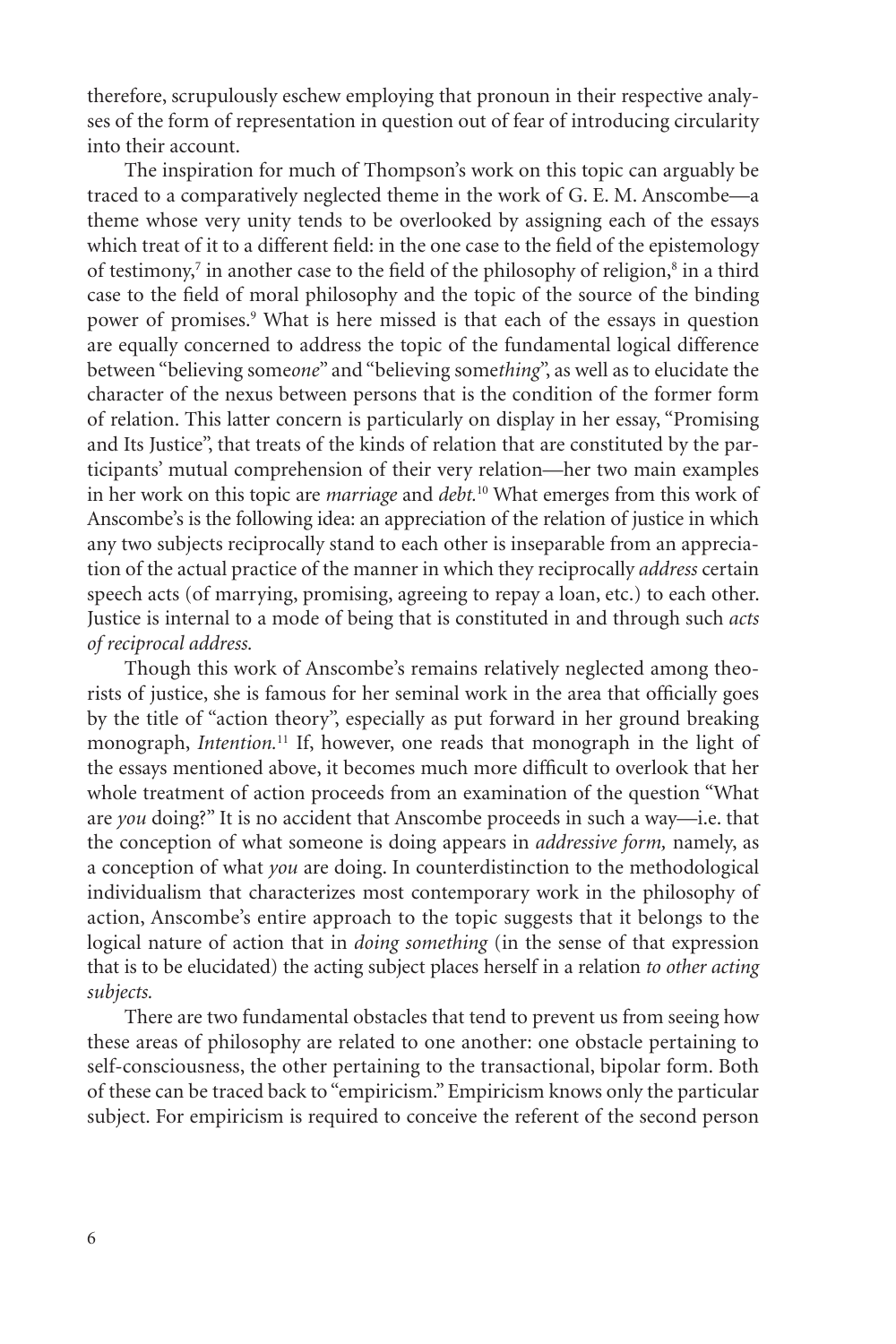pronoun as if it were simply one object among others empirically given to us in experience and to conceive of the subject who achieves such knowledge as simply the subject of such a form of empirical affection. This gives rise to insurmountable difficulties when we try to comprehend the relation in which two such subjects stand to each other if their relation is of a reciprocally recognitive form.

As a way of illustrating what she calls Hume's problem, Anscombe invites us to consider the example of two people marrying each other.12 It seems clear that, in order for A to be marrying B, she must comprehend that *this* is what she is doing: she is *marrying B.* We may be tempted to give a reductive account of the way in which the thought of marriage thus occurs in the very act of marriage. Anscombe herself reflects on the viability of the following proposal: there is some X such that marrying is composed of the following two independent elements: i) doing X and ii) accompanying the doing of X with thinking that one is doing X. If we permit ourselves the additional assumption that thinking something is thinking that one thinks it, then we are in a position to derive that marrying someone entails thinking that one is marrying her. Anscombe points out that no account of this form will work because, no matter what we choose as X, it may be that someone thinks she is doing X without thinking she is marrying B, and in that case, what she will be doing will not be a case of marrying B. An account of this form cannot do justice to the manner in which such a relation between subjects is constituted by a mutual comprehension of the participants. Anscombe's appreciation of this point and her discussion of Hume's problem in its light leads her to the following four conclusions: 1) that the concept of such a relation does not admit of an empiricist account; 2) that, in consequence, the relation in question cannot be conceived as a merely given reality; and that this shows (3) that we have to do here with a form of spontaneity—freedom, and (4) that we need to think of freedom and spontaneity as being, at bottom, relational in form.

Our contributors come to this problem—Hume's problem, as Anscombe calls it—from very different philosophical backgrounds, bringing to their treatment of it a familiarity with one or more of the many guises in which it arises across different areas of philosophy. This wealth of diversity in perspective and specialization notwithstanding, we are now in a position to specify a certain unity of approach that runs throughout their contributions. Arguably, almost all of our authors are, either implicitly or explicitly, committed to the following thoughts: (1) The breathtakingly systematic account Weinrib offers of the bipolar structure of relations that constitute the field of private law is merely the tip of an iceberg that it ought to be possible to provide a no less systematic account of a generic formal structure that defines relations of self-conscious subjects as such—a formal structure that has been hitherto theorized only piecemeal in various areas of philosophical inquiry (epistemology, testimony, problem of other minds, jurisprudence, political theory, action theory, and philosophy of religion, to name only those that figure in the partially overlapping backgrounds of the authors of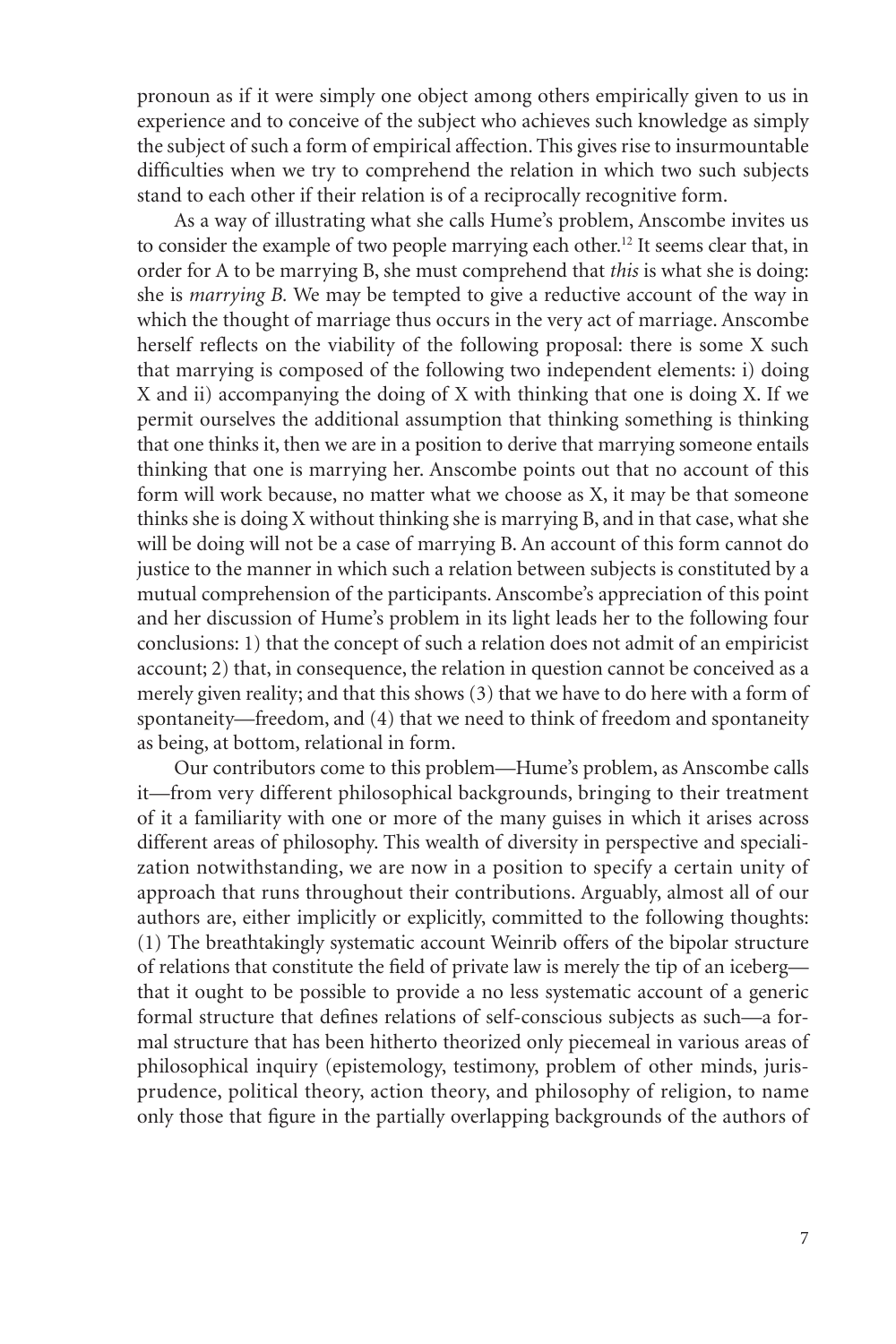this volume);<sup>13</sup> (2) Thompson has properly diagnosed why attempts to represent this structure in terms of attitudes and thoughts intelligible independently of the relation in question are bound to fall prey to Hume's problem; (3) the ultimate ground of difficulty resides in what Anscombe identifies as the real source of Hume's problem—the assumption that the form of intelligibility here at issue is that of a phenomenon given independently of its comprehension, and therefore, (4) that no account that restricts itself to materials available to someone who conforms to the requirements of what Anscombe calls "Empiricism" will be able to do justice to the nature of the second person.

This, however, is only one side of the philosophical literature of the second half of the last century. On the other side of the English Channel, the Continental side, the distinction of the observer from the participant arguably constitutes the leading idea of various philosophies—perhaps most famously that of Jürgen Habermas and his theory of communicative reason; Axel Honneth has pursued and developed it in the field of social philosophy under the name of recognition. That is the recent Continental past. In the more remote past there looms the thought of the shared ancestors of the work just mentioned, specifically German Idealism, and more specifically still the philosophies of Kant, Fichte, Hegel, and Marx. Kant's philosophy of law is the source of Weinrib, Fichte is the source of Darwall, Hegel and Marx are the sources of Habermas and Honneth. Many of the essays in this volume draw their philosophical inspiration from an attempt to return to these wellsprings of German Idealist thought with the aim not only of demonstrating the continued philosophical fertility of this tradition, but in particular demonstrating that it harbors the philosophical resources required to enable us to make genuine progress with Hume's problem.

To summarize: this volume is animated by both a systematic and an historical motive. It proceeds from the conviction that overt appearances are not misleading when it comes to the topic of the second person: there is a single concept unifying its various guises in the contemporary literature, and its significance ranges over all fields of philosophical reflection, from epistemology and philosophy of mind to ethics and philosophy of law, extending even to the philosophy of religion and the philosophy of love. Yet it also proceeds from the assumption that, with this observation we do not gain much more than the word, and that much work is yet to be done to develop our understanding of the fundamental concept it signifies. And we think that, in order to do so, we must consider the idea in each given field in a manner informed by comprehension of the way in which it figures in other fields. Finally, it is animated by the thought that there is much to gain from considering the deeper historical sources, both recent and remote, of current interest in the topic. So while we believe that it is necessary to reflect on the second person, we think that in order to do so profitably, we need to broaden our conception of it along two dimensions: historically, across philosophical traditions, and systematically, across philosophical disciplines.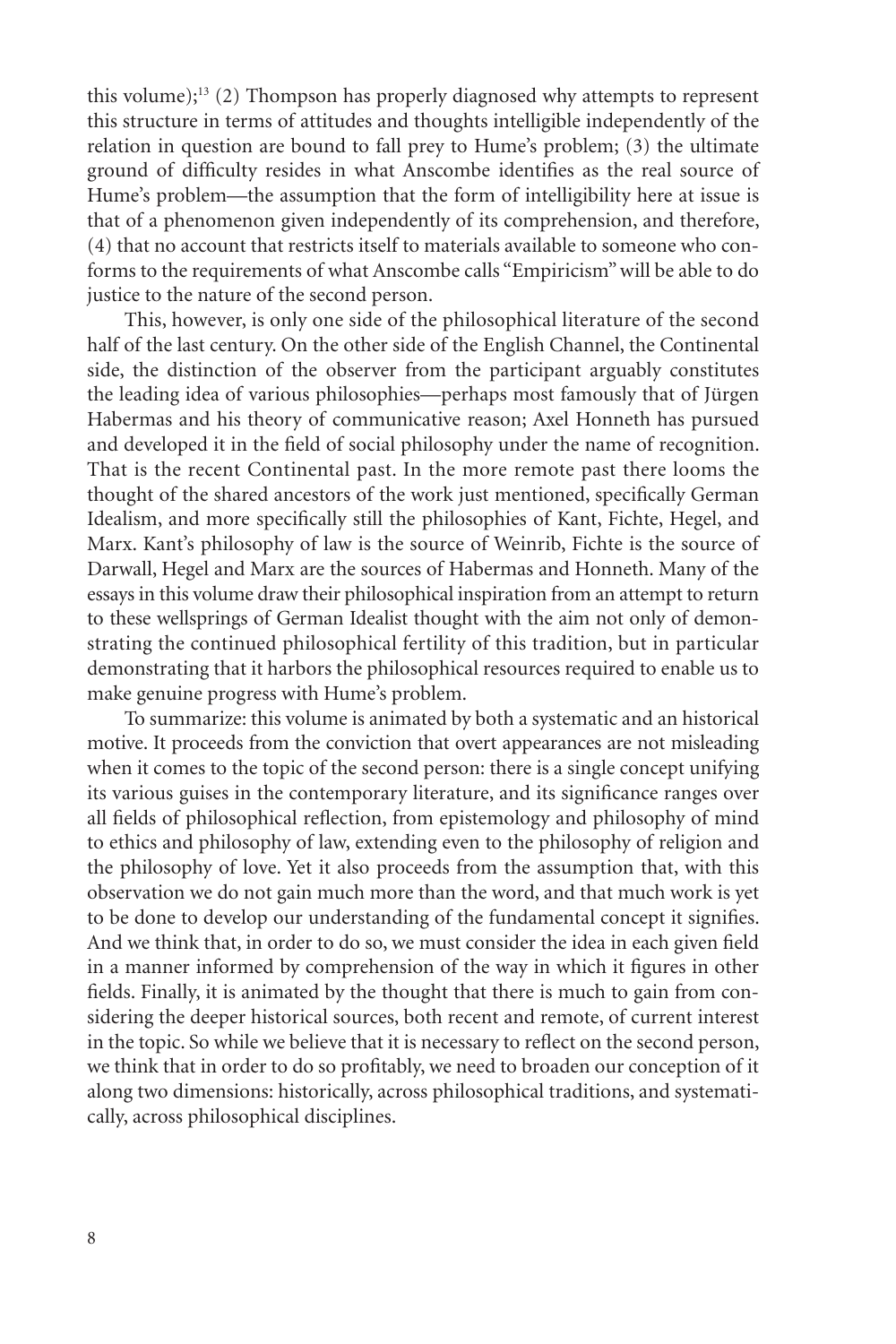## II. A Provisional Characterization of the Second Person as the Topic of this Volume

The attraction of "the second person" is fuelled by the notion that the secondperson perspective is not just one of the things that one happens upon when one examines the tapestry of human life, but rather that it is fundamental to the forms of human activity and sociality that have been the topic of philosophical reflection through the ages.

It may be helpful to approach it through the idea of a kind of perspective: the second-person perspective, to be contrasted with the first-person and the third-person perspective. These perspectives contrast as perspectives on rational activity—by which we mean, activity of a kind that essentially involves our capacities for thought and understanding. Such an activity therefore affords a first-person perspective—one which conceives it through the very thought that is internal to it. This is the perspective of the agent and thinker. It also allows for a third-person perspective—one that is taken up by subjects capable of such a perspective when they frame thoughts that are not in this way internal to that on which they afford a perspective. In such a case, the thought about the activity, in thus belonging to a third-person point of view on the activity in question, is itself distinct and separate from the activity. This is the perspective of the observer. It is by way of an initial contrast with these two forms of perspective that that of the second person is helpfully first brought into view. Thus, for example, in *The Second Person Standpoint,* Stephen Darwall seeks to do this by claiming that moral concepts, as such, are constituted by the second-person standpoint of someone addressing someone, demanding of her that she act in certain ways. Darwall presents this thesis as standing in opposition to the idea that reflection from the standpoint of the first person on the principles of one's agency can yield an account of the concepts of acting well, of duty, and of responsibility. In another area, Richard Moran contends that comprehension of the manner in which someone comes to know something from another's testimony requires considering this relation from the standpoint of the second person; he contrasts this with accounts of testimony that consider it either from the first-person standpoint of someone who weighs the evidence on which he believes what he does, or from the third-person standpoint of someone who assesses the reliability of the procedures by which someone acquires his beliefs.14

The second person, thus conceived, is a perspective that is inherently twofold: it must simultaneously and reciprocally involve the perspective of addressing and being addressed, of reproaching and being reproached, of informing and being informed, of teaching and being taught. For addressing is always a matter of addressing someone, who, on her part, is in turn being addressed. And so it is in all such cases: reproaching is always reproaching someone who is being reproached, and so on. The term "second person", then, designates a particular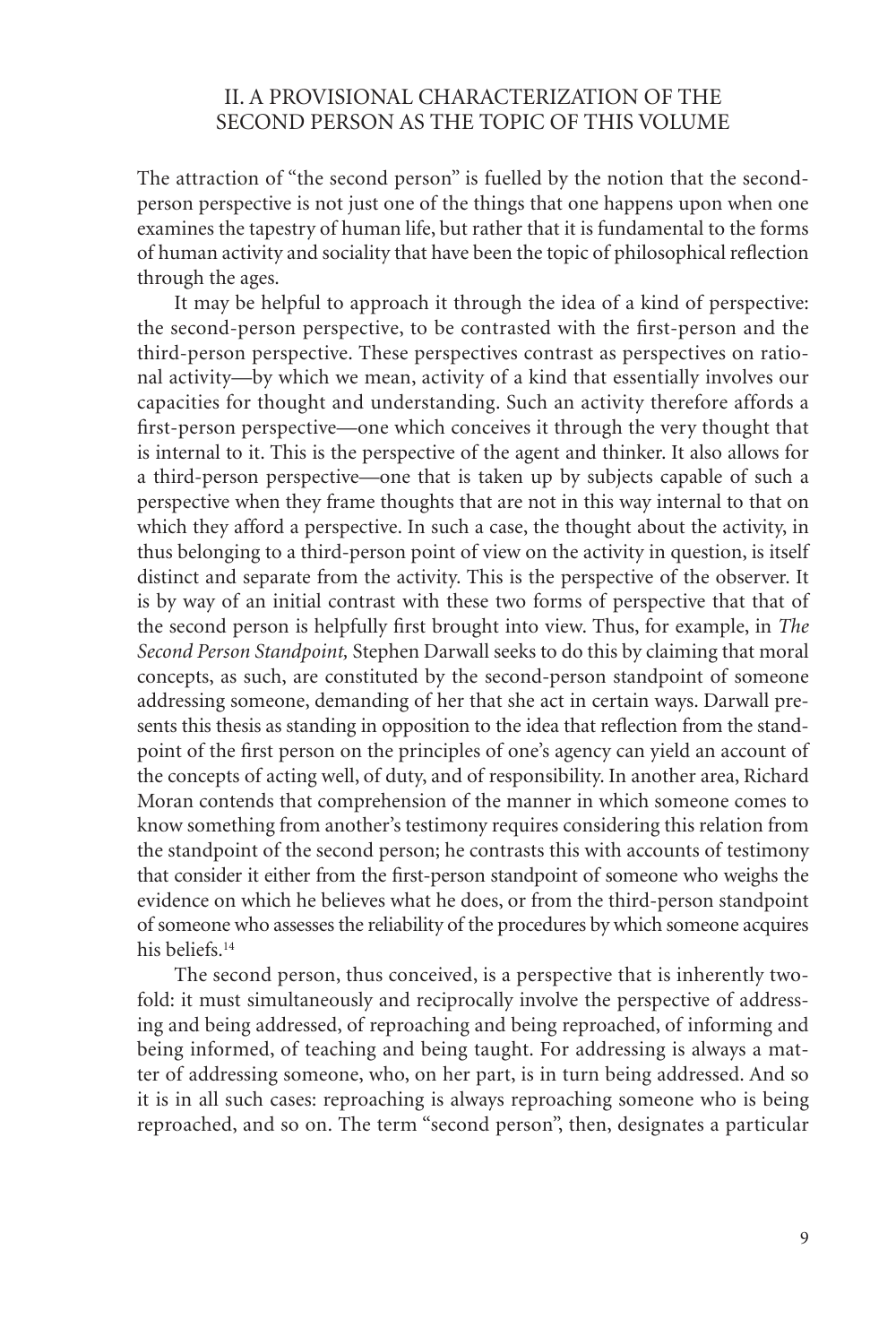*form of relation—a* relation that includes and is constituted by the perspective it affords, where that perspective in turn is itself irreducibly relational or bi-polar in just this two-fold manner.

The essays collected in this volume investigate this form of relation, the relational form of thought (or, more broadly, consciousness) that is the second person. They inquire into the way in which it is essential to all forms of human rational activity—both in theoretical cognitive activity (in the acquisition and growth of that which philosophers usually call "knowledge") and in practical (re)cognitive activity (in relationships such as those of right and of the common pursuit of the good). Some of the essays consider how it might underlie these generally as the very form of reason and normativity, others bite off one aspect of this larger topic and consider it in greater detail and depth.

## III. Explanation of the structure of the volume

Under the heading "The Fundamental Character of the Second Person as a Form of Consciousness", the first set of essays delineates the generic structure of the second person as a form of thought that is such that thinking in accordance with it constitutes a *transaction* between subjects. This conception of the second person can be found to be at work, in one way or another, in each of the essays collected in this volume, although different essays develop it very differently, thereby sometimes reaching surprisingly different conclusions.

If we are to conceive the second person as involving a form of thought that is transactional, then we first need to understand the concept of transaction itself. Thus the first essay of this set (Anton Ford) develops the logical form of transaction: a transaction is a dynamic relation, a relation that distinguishes its terms as agent and patient. The second person then emerges as a species of this general form, a species of transaction that is constituted by the reciprocally related selfconscious understandings of the patient and agent so related. The subsequent two essays (Glenda Satne and Jeremy Wanderer) in this volume seek to display the fundamentality of this form of reciprocal understanding to the very ideas of speech and reason respectively.

Under the next pair of headings, two further groups of essays investigate the second person as a form of *practical* thought: thought that is by its very nature efficacious in action. This inquiry into the practical dimensions of the second person is divided into two subsections whose respective topics are signaled by the headings of the two sections: first, "The Second Person as a Form of Practical Consciousness", followed by "The Second Person as the Form of Private Law". While the first two essays, which make up the first of these sections, consider the second person as it informs the constitution of an agent's powers (Will Small) and of her ethical thought (Matthias Haase), the three further essays, which make up the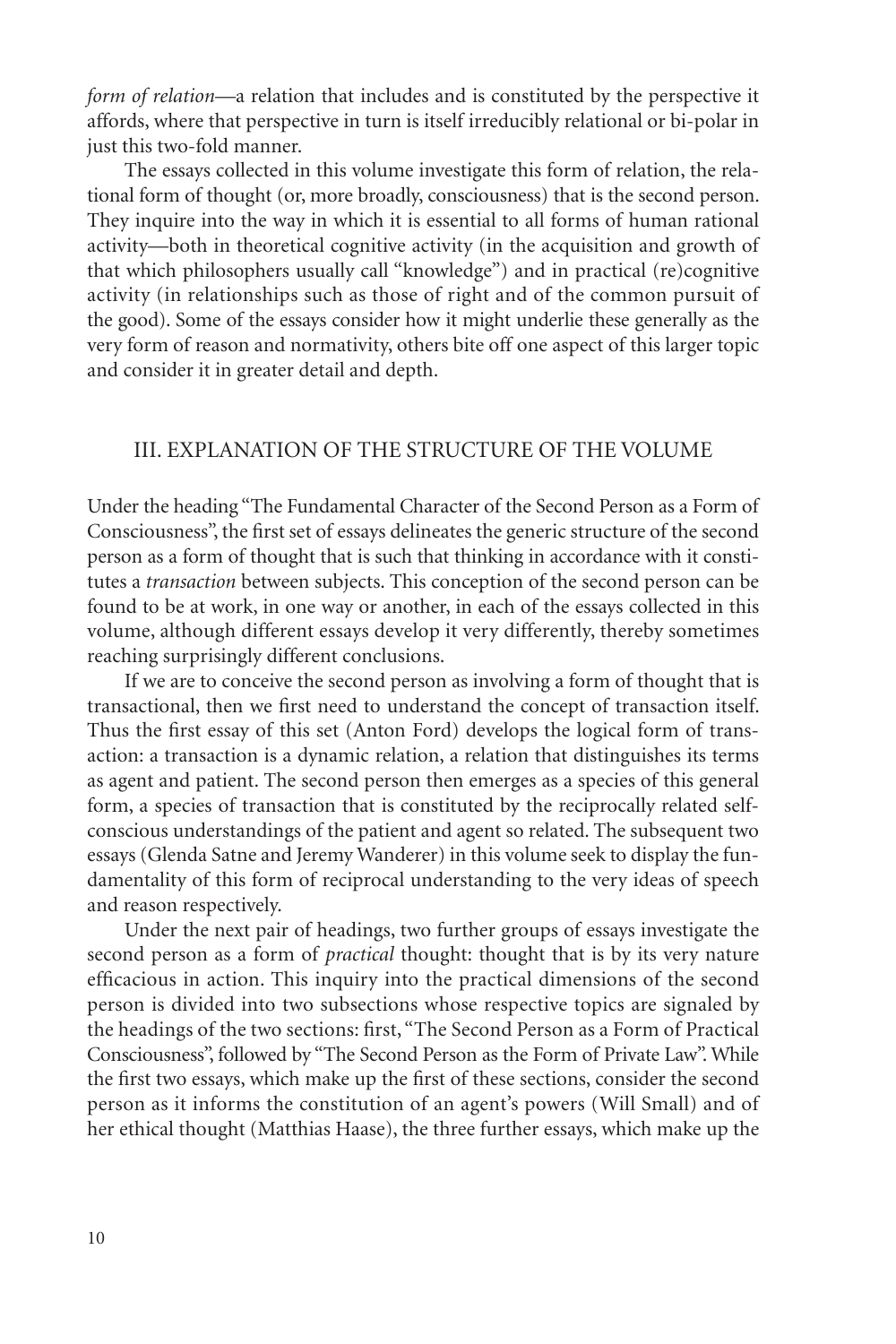following section, thematize the second person as it appears within the realm of law, namely, first, as the form according to which parties are joined in private law (Ariel Zylberman), second, as the ethical foundation of this legal nexus (Wolfram Gobsch), and, third, as that which allows us properly to distinguish the form of practical relation through private law from the non-legal interpersonal relations of honor and blame (Stephen Darwall).

Under the heading "The Place of the Second Person in Theoretical Knowledge", the fourth set of essays considers the second person as it informs theoretical knowledge. Specifically, it investigates how recognition of the transactional character of testimony should shape an account of its epistemology. The first of these essays (Benjamin McMyler) argues that it does so by providing a distinctive kind of reason for believing, one that is analogous to the reason for acting provided by commands. In this way, it challenges Darwall's influential contention that only within practical reason can there be a form of reason that is irreducibly second-personal. The following essay (Fabian Börchers) is equally concerned to take issue with this contention of Darwall's, albeit from a different direction: It questions whether the role of the second person is ever, be it in the practical or the theoretical sphere, to be understood through the idea of a special kind of reason—challenging the assumption that second-personal reasons constitute a *sui generis* species of reasons. This opens up into the topic of the next two essays (Alexandra Newton and Sebastian Rödl respectively), each of which is concerned with the way in which the second person belongs to the very idea of theoretical knowledge. Though they approach the topic differently, these two essays are united in the thought that testimony should not be conceived as a transaction that provides a distinctive form of reason, yet both seek to do justice to the manner in which the relation of giving and receiving testimony is integral to theoretical knowledge as such.

Finally, under the heading "Address and Acknowledgment", the fifth and last set of papers takes up issues that a traditional classification of philosophical topics would locate squarely within the field of philosophy of mind. They seek to show that these topics, properly treated, overflow the borders of such a field. These essays concern themselves with the way in which a subject, fundamentally, figures in the consciousness of another subject. They argue from different angles that the perspective of the second person is the fundamental and irreducible form of consciousness of a subject as such. Thus the first two of these essays (Monika Dullstein and David Lauer), in their respective contributions, bring out how we fail to comprehend what it is to know and understand another person if we treat another person as if she were simply a particularly peculiar sort of object of theoretical apprehension. The assumption that both these essays are, above all, concerned to target is the following: that the framework of concepts developed in the first instance to account for knowledge of an object given in experience can do justice to the formal character of a self-conscious subject's knowledge of another such subject. For this occludes a decisive trait of knowledge of a person: such knowledge is constituted by a form of activity not only on the part of the subject who is doing